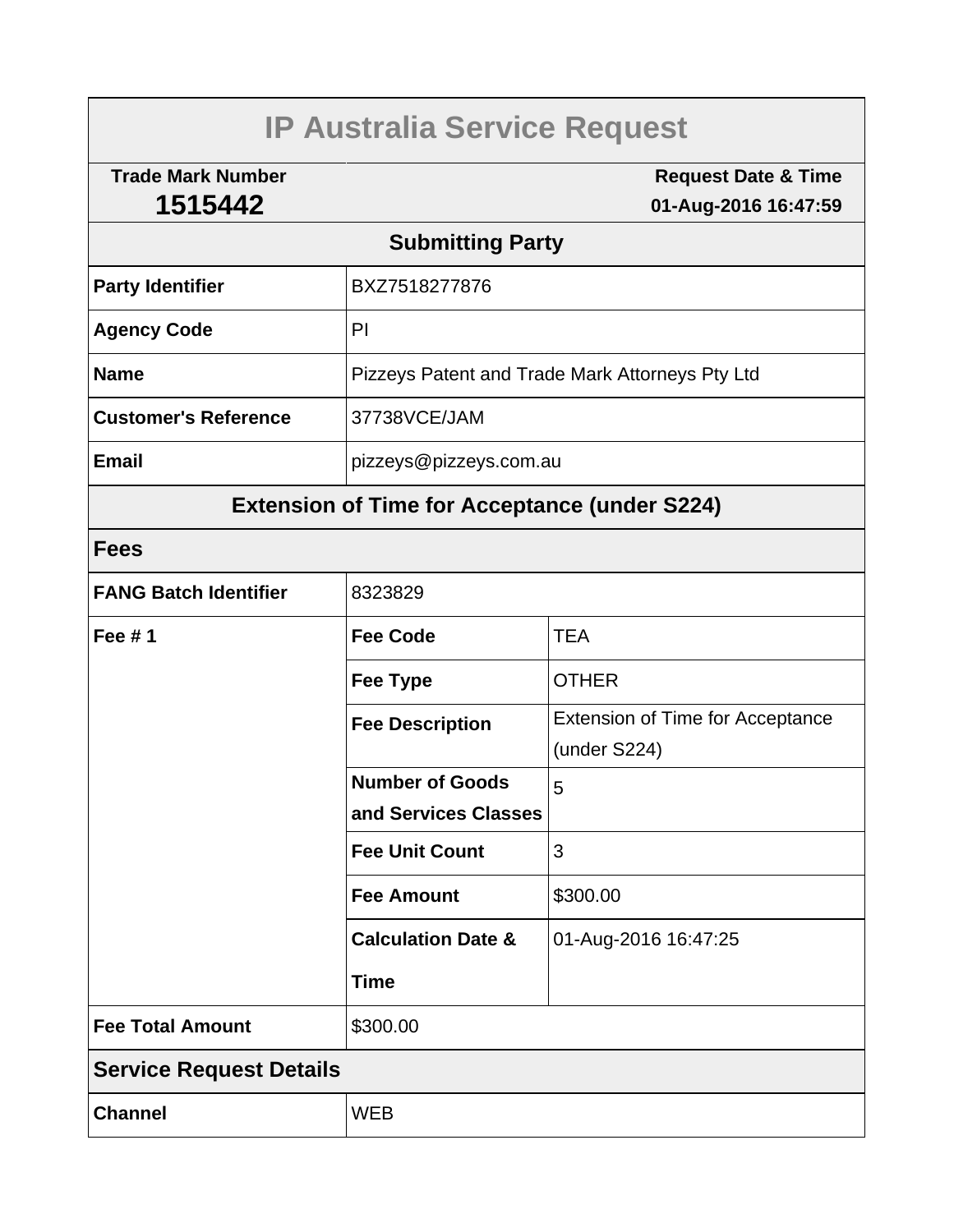| <b>Batch Identifier</b>           | STBI-0001006831                      |  |
|-----------------------------------|--------------------------------------|--|
| <b>Batch Reference</b>            |                                      |  |
| <b>Service Request Identifier</b> | STEX-0001887922                      |  |
| <b>Service Request Code</b>       | <b>TXAG</b>                          |  |
| <b>Request Date &amp; Time</b>    | 01-Aug-2016 16:47:59                 |  |
| <b>Customer's Reference</b>       | 37738VCE/JAM                         |  |
| <b>Application numbers</b>        | <b>Customer's IP Right Reference</b> |  |
| 1515442                           | 37738VCE/JAM                         |  |
| <b>Contact Details</b>            |                                      |  |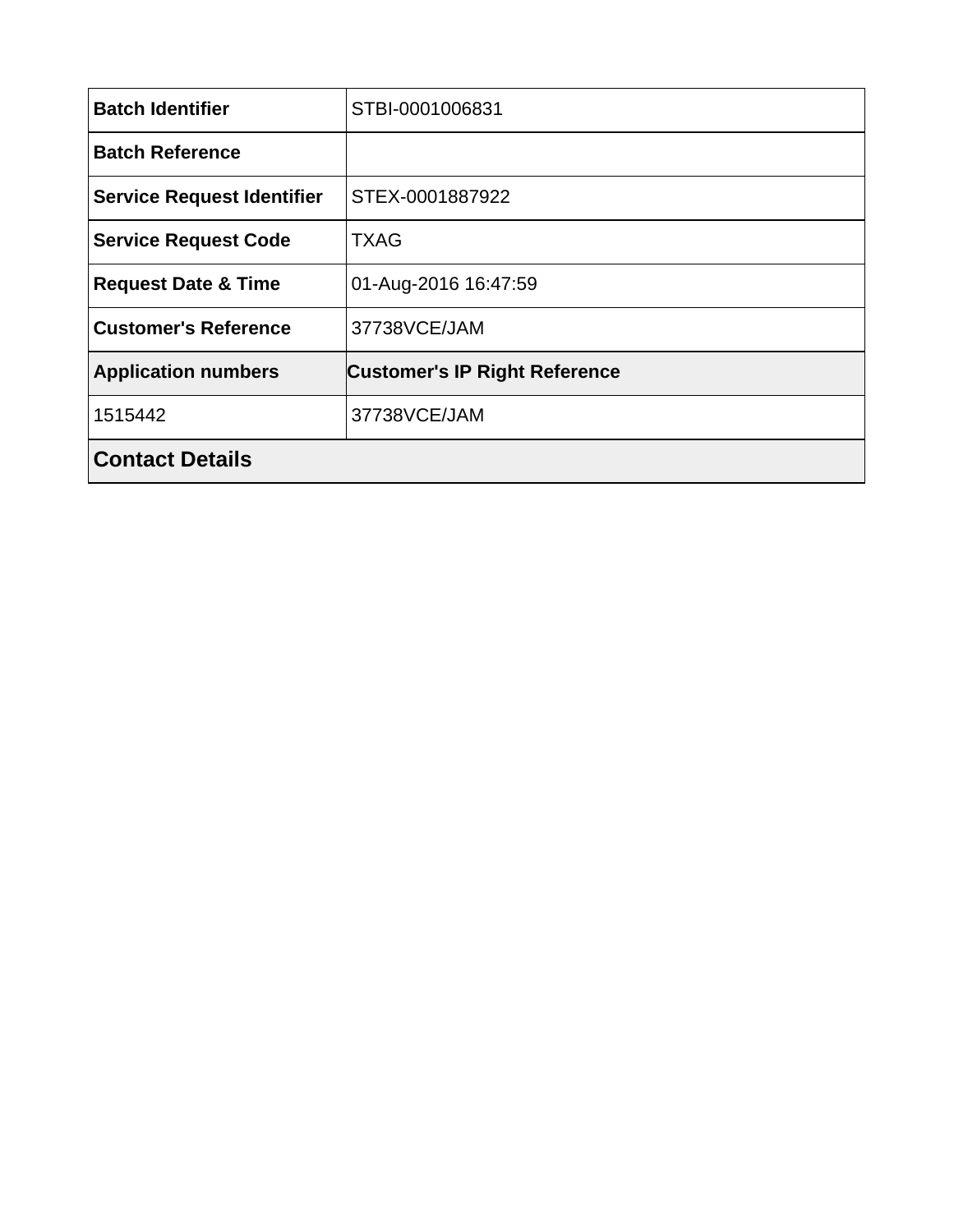| <b>Customer Supplied Documents</b> |                      |                                     |                 |  |  |
|------------------------------------|----------------------|-------------------------------------|-----------------|--|--|
| <b>Document</b>                    | <b>Document Type</b> | <b>Document File Name</b>           | <b>Physical</b> |  |  |
| <b>Sequence</b>                    |                      |                                     | <b>Media</b>    |  |  |
|                                    | Other                | 20160801 Extn of time with stat dec | <b>No</b>       |  |  |
|                                    |                      | <b>TMO 37738VCE.pdf</b>             |                 |  |  |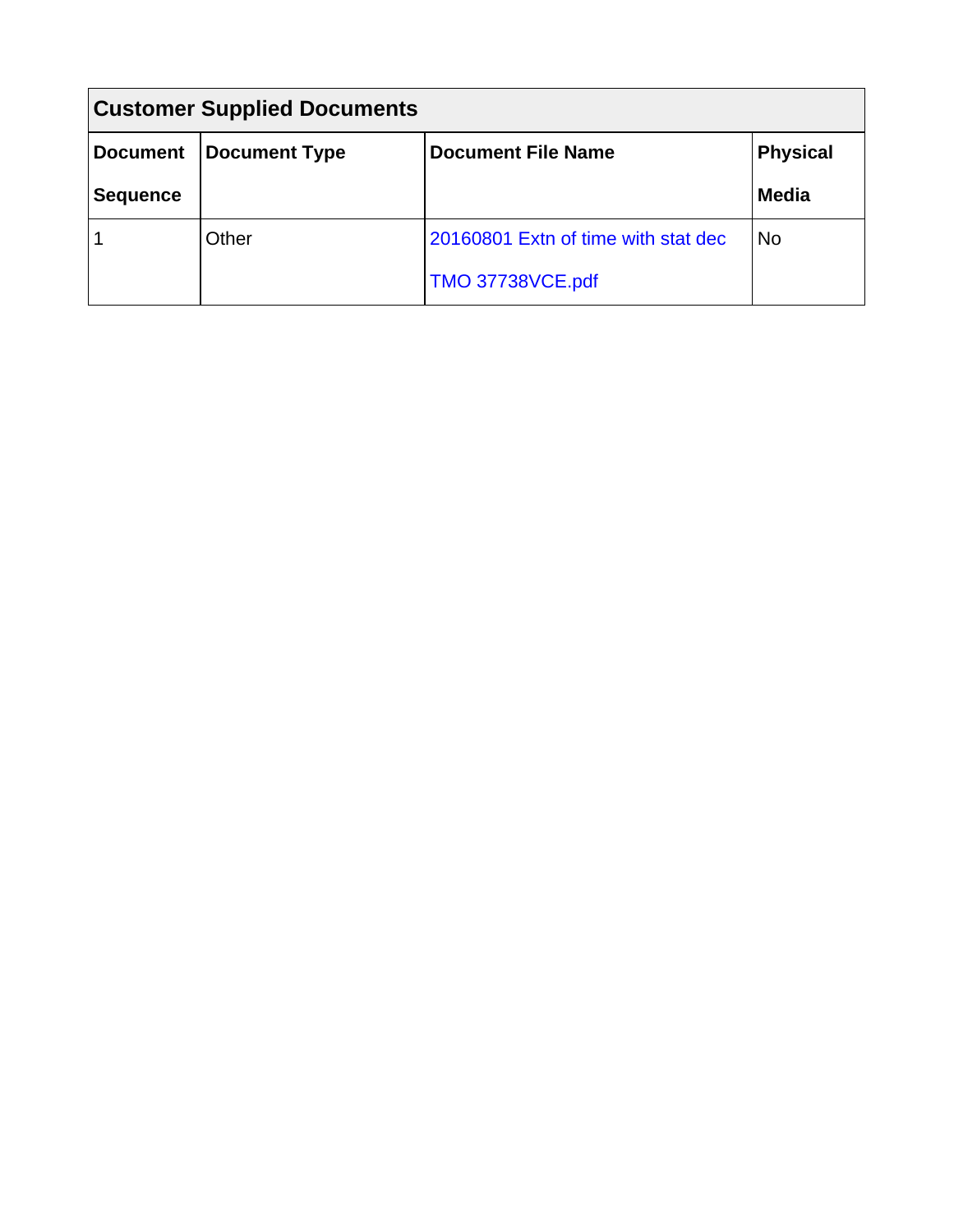$177F$ **Patent and Trade Mark Attorneys** 

**AUSTRALIA | NEW ZEALAND** ASIA PACIFIC

1 August 2016

The Registrar of Trade Marks PO Box 200 Woden ACT 2606

Registrar,

#### **Trade Mark Application No. 1515442 in the name of VCE Company LLC for the mark VCE Logo in classes 09,16,37,41,42 Our Ref: 37738VCE/JAM/DH**

We request an extension of time of **3 months to 16 November 2016** within which to place this trademark application in order for acceptance.

We **attach** our declaration in support of the extension and fees to the value of \$300.00.

We look forward to receipt of your confirmation that the Extension of Time has been allowed in due course.

Yours respectfully, PIZZEYS

Jenny Mackie

Email: jmackie@pizzeys.com.au

**FEE: A\$300.00**